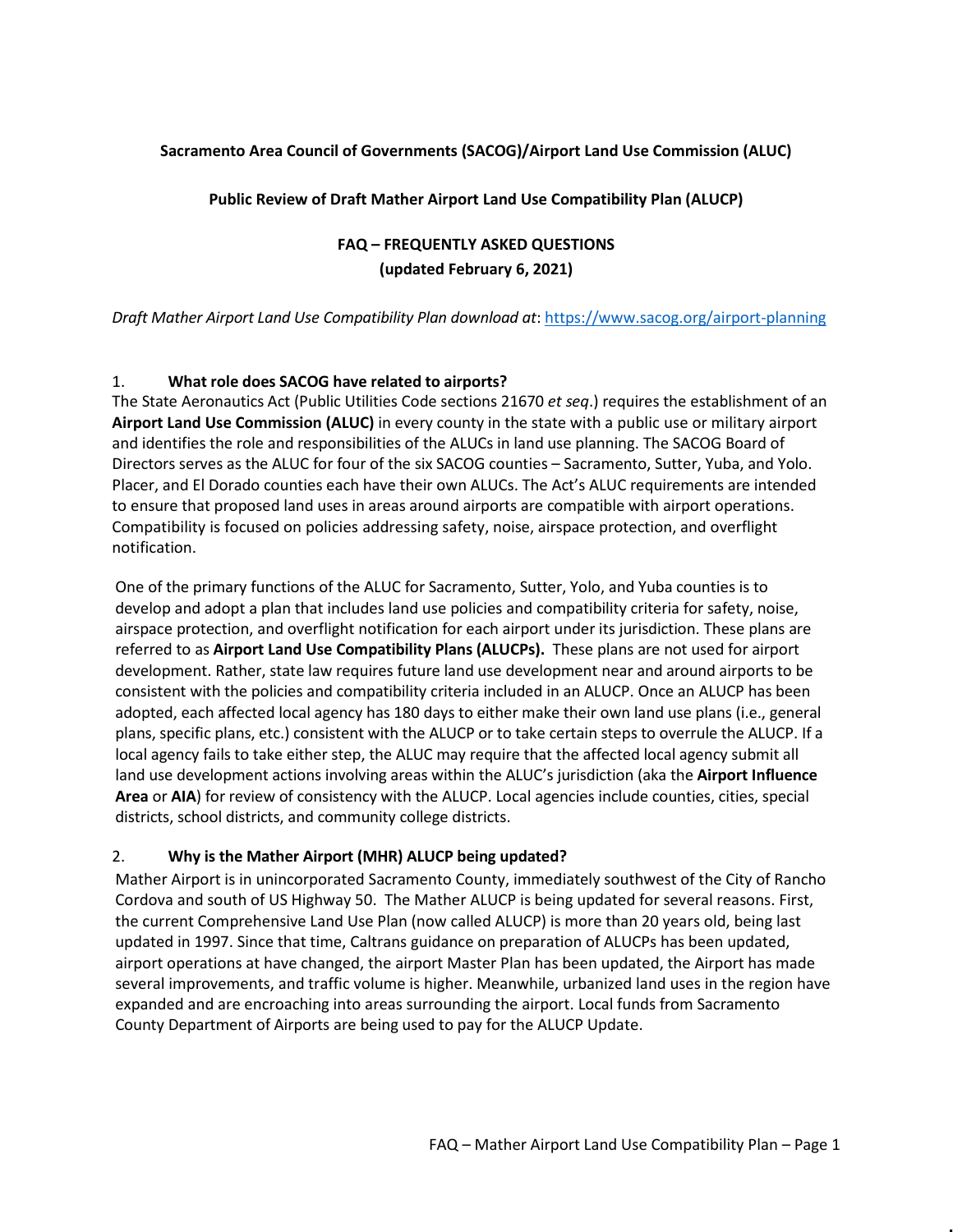### 3. **How is the draft Airport Land Use Compatibility Plan (ALUCP) structured?**

Most ALUCPs contain background information about the airport, information about the areas around the airport, and policies and compatibility criteria focused on four compatibility factors: safety, noise, airspace protection, and overflight notification. Additionally, an ALUCP may contain a set of appendices that elaborate on specific background topics, such as relevant state and federal laws, methods for calculating intensities of land use, sample enabling documents, and technical data supporting the compatibility factors presented in the main document. The main component of the ALUCP contains the policies by which the ALUC operates and conducts consistency reviews for proposed land use and development actions. The key policy areas revolve around the four compatibility factors and cover noise, safety, airspace protection (including wildlife hazards), and overflight. Each is described further below.

# 4. **How are lands around the airport affected by the ALUCP?**

Undeveloped lands located in the AIA are subject to ALUC authority and the policies of the ALUCP. The AIA is defined as land in which current or future airport-related noise, overflight, safety or airspace protection factors may place certain conditions on or restrict future land uses. Proposed land use projects in this area are subject to ALUC review to determine consistency with the ALUCP policies.

### 5. **How does an updated ALUCP affect existing land uses?**

Existing land uses are not affected by the ALUCP. Neither the ALUC nor the ALUCP have jurisdiction over land uses that either physically exist or for which a local agency has made commitments to a proposal entitling the project to go forward.

# 6. **What noise compatibility policies are in the ALUCP?**

The purpose of noise compatibility policies is to avoid establishment of noise-sensitive land uses in areas around the airport exposed to unacceptable levels of aircraft noise. The ALUCP uses the Community Noise Level (CNEL) metric, which is a metric that measures noise cumulatively over a 24 hour period. Cumulative exposure to aircraft noise is depicted as a set of contours that have been developed for the Draft ALUCP. The contours depict the anticipated noise generated by the aircraft operating at the airport over the planning time frame. The planning horizon for an ALUCP is typically 20 years. The Draft ALUCP includes a noise compatibility criteria table that identifies whether land uses are considered compatible, conditionally compatible, or incompatible within each noise contour.

# 7. **What safety compatibility policies are in the ALUCP?**

The purpose of the safety compatibility policies is to minimize the risk associated with an aircraft accident or emergency landing. The policies focus on reducing the potential consequences of such events. The Draft ALUCP identifies six safety zones that are delineated based on specific airport-related factors such as runway length and represent areas of varying statistical likelihood of aircraft accident during different phases of flight. The policies in the ALUCP include acceptable levels of intensity of use (i.e., number of people per acre) and residential density (i.e., number of dwelling units per acre) for each safety zone. The Draft ALUCP also includes a safety compatibility criteria table that identifies what land uses are compatible, conditionally compatible or incompatible within each safety zone.

# 8. **What are the airspace protection policies in the ALUCP?**

The airspace protection policies included in the Draft ALUCP seek to prevent development of land uses that obstruct the airspace around the airport and thus may pose a hazard to aircraft in flight. Examples include tall buildings near runway ends and antenna towers in areas where aircraft may operate. Airspace hazards can be physical (e.g., tall structures), visual (e.g., glare) or electronic (e.g., interference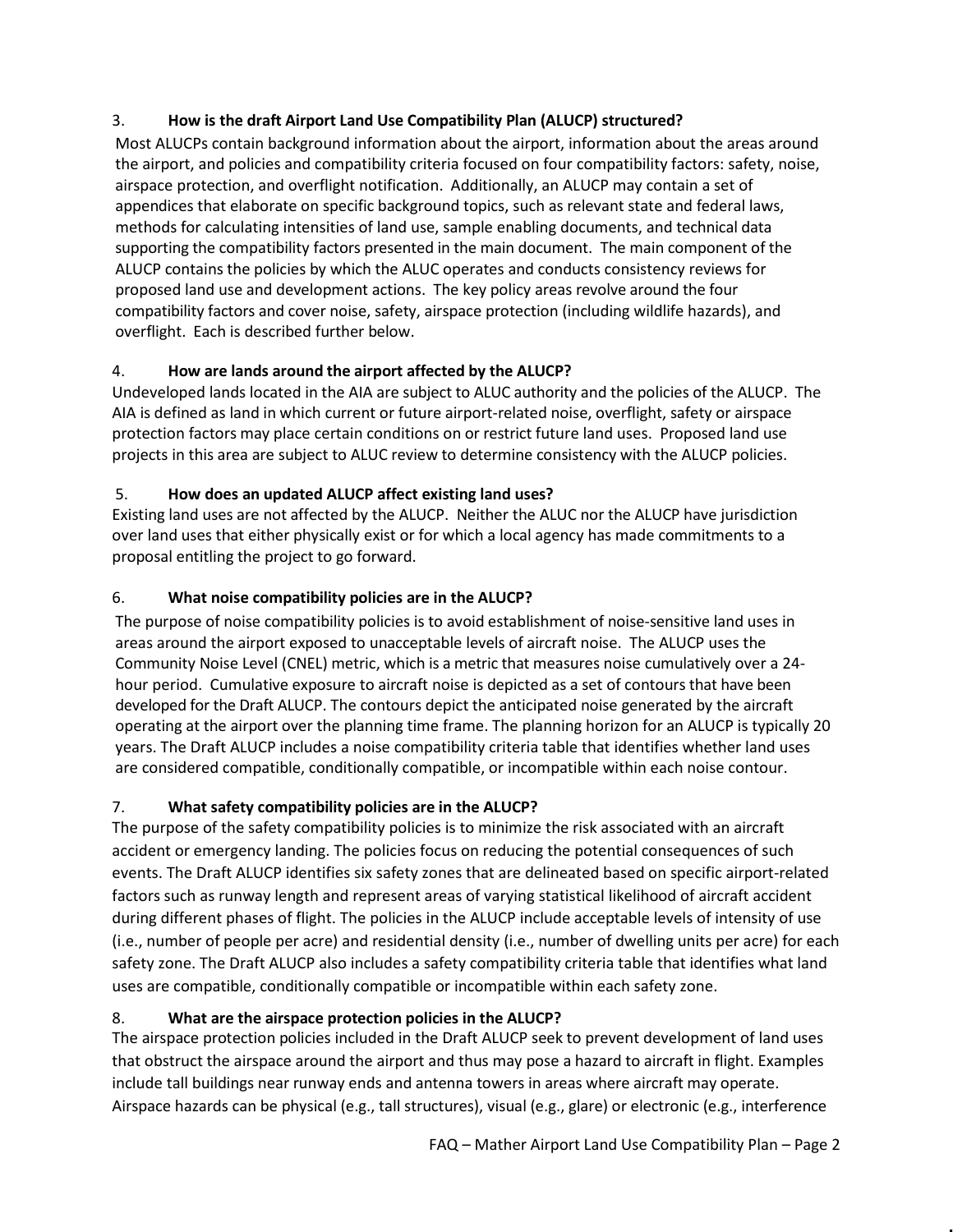with aircraft navigation and communications equipment). As indicated in the next question, the airspace protection policies also address uses that attract wildlife, particularly birds, to locations where they can pose hazards to aircraft operations either in the air or on the ground. The policies in the ALUCP rely upon federal guidance and regulations promulgated by the Federal Aviation Administration, as well as standards established by the State of California.

### 9. **What are Overflight Notification policies that will be in the ALUCP?**

Overflight Notification deals with the subjective effects of noise beyond the areas within the noise contours. The overflight compatibility policies in the Draft ALUCP focus on ensuring that prospective purchasers of residential property near the airport are aware that aircraft operate in the vicinity. The policies would not restrict land use development in the manner that the noise, safety, and airspace protection policies do. The policies in the plan would serve primarily to establish the form and requirements for notification about airport proximity as dictated by state law. The areas that surround Mather – the cities of Rancho Cordova and Folsom and the eastern portion of unincorporated Sacramento county – already have overflight notification (for new development) and real estate disclosure (for existing residences) requirements. The overflight notification policies would not change this.

### 10. **What stages have been completed in the development of the ALUCP?**

SACOG, as the ALUC, is working with the Sacramento County Department of Airports and the selected project consultant, Environmental Science Associates (ESA), to complete the ALUCP Update. The project started in the first quarter of 2019. Some of the first steps included identifying the local public agencies that could be affected by the ALUCP and establishing a Technical Advisory Committee (TAC) to discuss the ALUCP update and how to engage other stakeholders in the process. The TAC has met four times during the development of the Draft ALUCP, the last meeting being held in August 2020. The TAC was given the opportunity to review and comment on the draft ALUCP being presented to the ALUC for public release. The ALUCP will take about two years to develop. It is anticipated that the Draft ALUCP will be brought before the ALUC (SACOG Board) to be considered for adoption in April 2021.

### 11. **What is the public comment process for the draft ALUCP?**

The SACOG Board of Directors serving as the ALUC approved the release of the Draft ALUCP for an initial 30-day public review period on September 17, 2020. A second 30-day period of public comments will be opened from February 19 to March 21, 2021 for comments on the draft Initial Study/Negative Declaration (IS/ND) prepared under the California Environmental Quality Act (CEQA). A draft Development Displacement Analysis was completed in support of the Initial Study and is included as Appendix A of the draft IS/ND. Public review comments received during both periods will be included in the final IS/ND that will be prepared and presented to the board/ALUC for approval as part of the final ALUCP adoption packet. This is anticipated to occur during the board/ALUC's April or May 2021 meeting.

### 12. **What is a displacement analysis and what does it say?**

Because ALUCPs may affect how and where future land uses are developed, they have the potential to result in environmental impacts and are thus considered projects for purposes of CEQA. Therefore, an analysis of the potential for the Draft ALUCP policies to result in displacement of future land uses in areas around the Airport was prepared. The Development Displacement Analysis technical report was